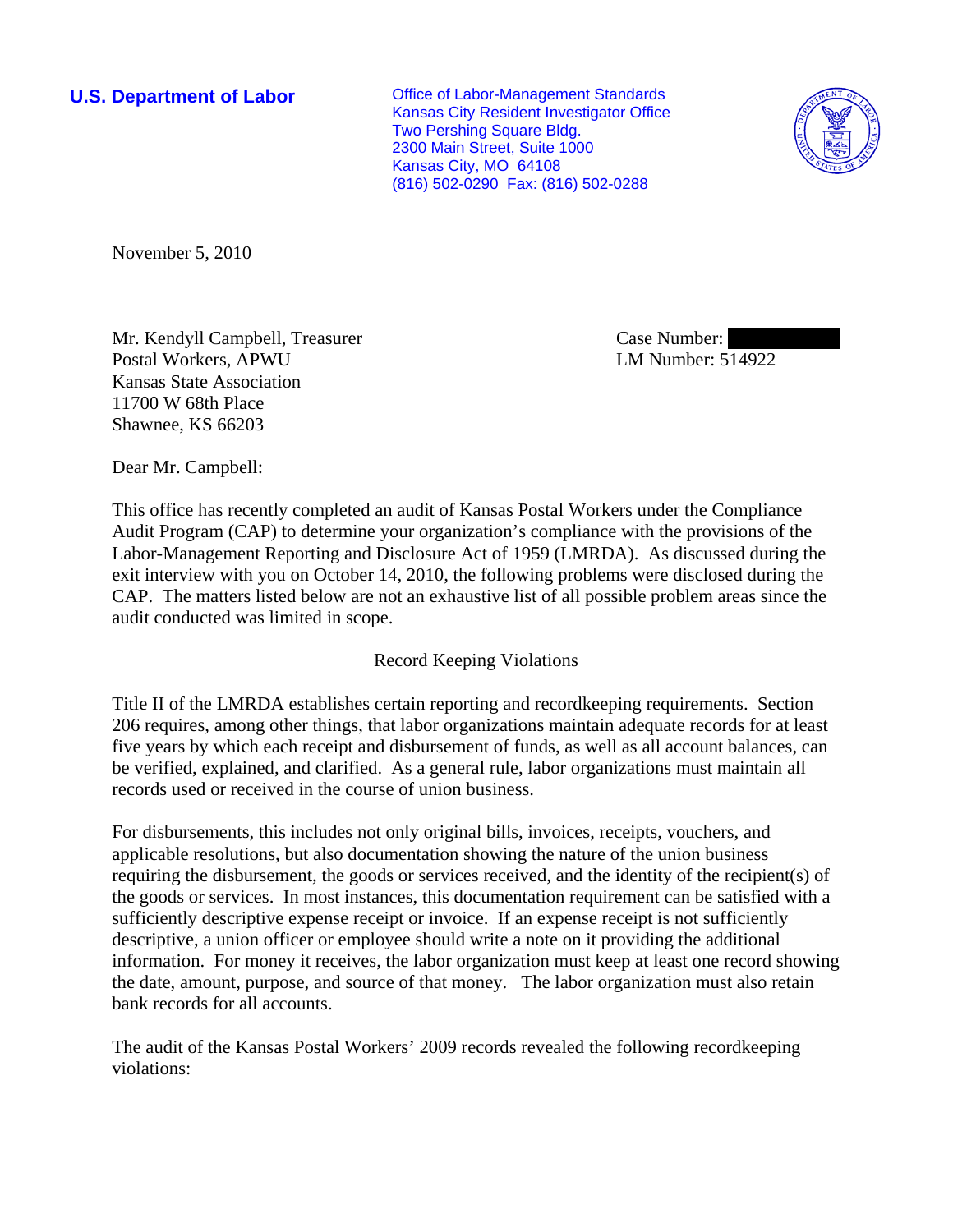Mr. Kendyll Campbell November 5, 2010 Page 2 of 4

## 1. Receipt dates not recorded

Entries in the Kansas Postal Workers' receipts journal reflect the date the union deposited money, but not the date money was received. Union receipts records must show the date of receipt. The date of receipt is required to verify, explain, or clarify amounts required to be reported in Statement B (Receipts and Disbursements) of the LM-3. The LM-3 instructions for Statement B state that the labor organization must record receipts when it actually receives money and disbursements when it actually pays out money. Failure to record the date money was received could result in the union reporting some receipts for a different year than when it actually received them. We spoke about this during the exit interview and you agreed this is something you will be doing in the future.

## 2. Deposit records not maintained

Deposit slips/receipts received from the bank when a deposit is made is a record which must be maintained. Also, the direct deposit information received from the National must be maintained for at least five years as well. These are records which verify, clarify, and explain the amounts you enter on the LM-3 report every year. We discussed this and you stated you understood that these records must be retained in the future.

### 3. Checks not recorded

Not all checks were recorded in the association's disbursement journal. Checks  $\blacksquare$ , and | were not recorded in the disbursement's journal. After reviewing other supporting documentation I was able to determine this was due merely to oversight but it is very important that all disbursements be recorded in the association's records. We discussed this during the exit interview and I believe you understood how important it is that all of the association's transactions be recorded in the future.

4. Ledgers not accurate

Accurate ledgers were not kept for the certificates of deposit held by the association. What was entered as the beginning balance for the CD's did not match the bank records and when the interest earned over the year was added in it did not equal what was recorded as the ending balance. The ending balance and interest earned totals were correct but the beginning balances were not. I showed this to you in the exit interview and you agreed that in the future you would be sure to make sure these amounts were accurately recorded.

Based on your assurance that the Kansas Postal Workers will retain adequate documentation in the future, OLMS will take no further enforcement action at this time regarding the above violations.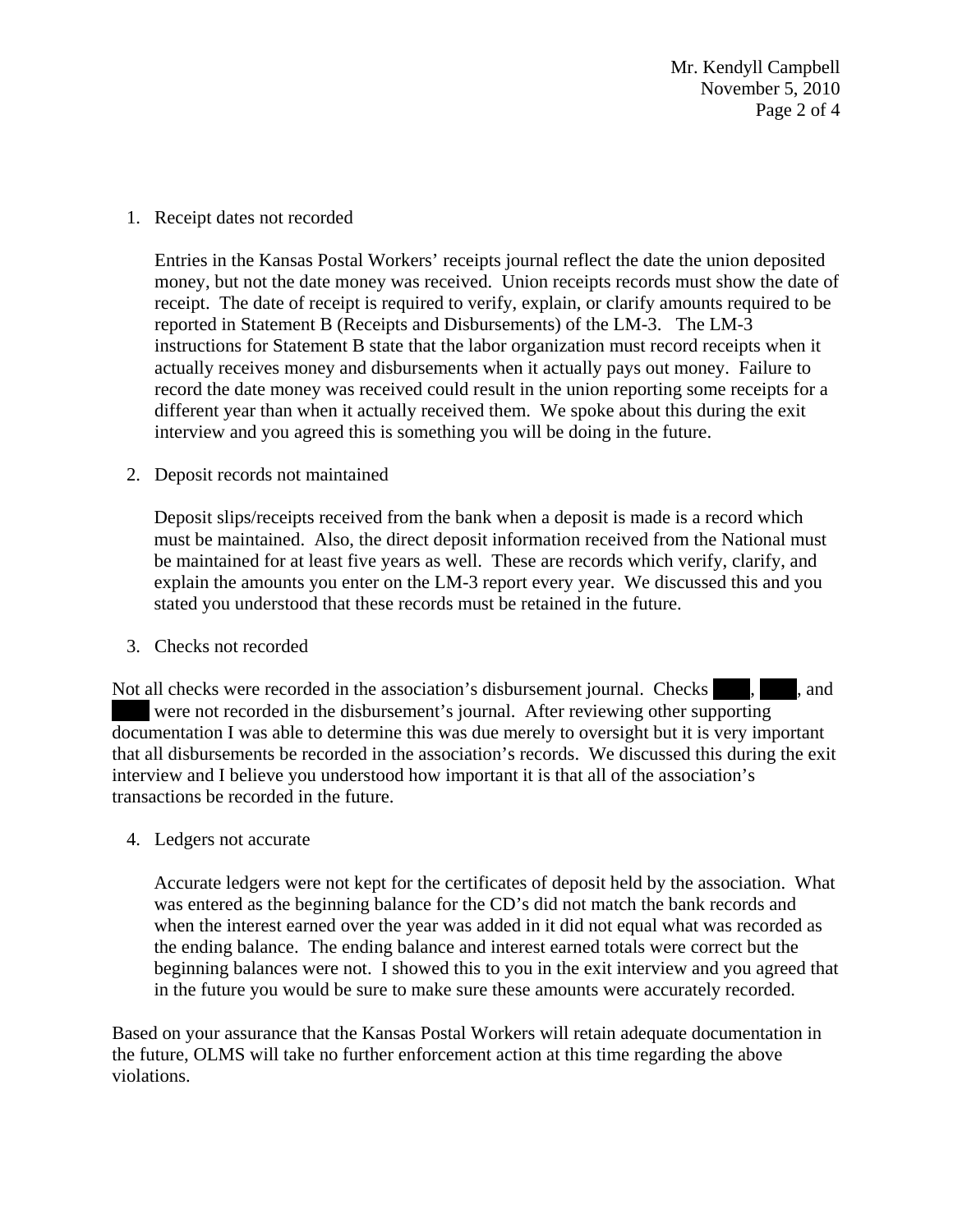Mr. Kendyll Campbell November 5, 2010 Page 3 of 4

## Reporting Violations

The audit disclosed a violation of LMRDA Section 201(b), which requires labor organizations to file annual financial reports accurately disclosing their financial condition and operations. The Labor Organization Annual Report (Form LM-3) filed by Kansas Postal Workers for fiscal year ending December 31, 2009, was deficient in that:

## 1. Disbursements to Officers

The association did not include some reimbursements to officers for office supplies and computer repairs in the amounts reported in Item 24 (All Officers and Disbursements to Officers). The union must report most direct disbursements to the association officers and some indirect disbursements made on behalf of its officers in Item 24. A "direct disbursement" to an officer is a payment made to an officer in the form of cash, property, goods, services, or other things of value. See the instructions for Item 24 for a discussion of certain direct disbursements to officers that do not have to be reported in Item 24. An "indirect disbursement" to an officer is a payment to another party (including a credit card company) for cash, property, goods, services, or other things of value received by or on behalf of an officer. However, indirect disbursements for temporary lodging (such as a union check issued to a hotel) or for transportation by a public carrier (such as an airline) for an officer traveling on union business should be reported in Item 48 (Office and Administrative Expense).

I am not requiring that the Kansas Postal Workers file an amended LM report for 2009 to correct the deficient items, but the Kansas Postal Workers has agreed to properly report the deficient items on all future reports it files with OLMS.

### **Other Violations**

The audit disclosed the following other violation:

1. Inadequate Bonding

The audit revealed a violation of LMRDA Section 502 (Bonding), which requires that union officers and employees be bonded for no less than 10 percent of the total funds those individuals or their predecessors handled during the preceding fiscal year. Your association, although adequately bonded, it had expired on June 30, 2010. Please provide proof of bonding coverage to this office as soon as possible, but not later than November 30, 2010.

I want to extend my personal appreciation to the Kansas Postal Workers for the cooperation and courtesy extended during this compliance audit. I strongly recommend that you make sure this